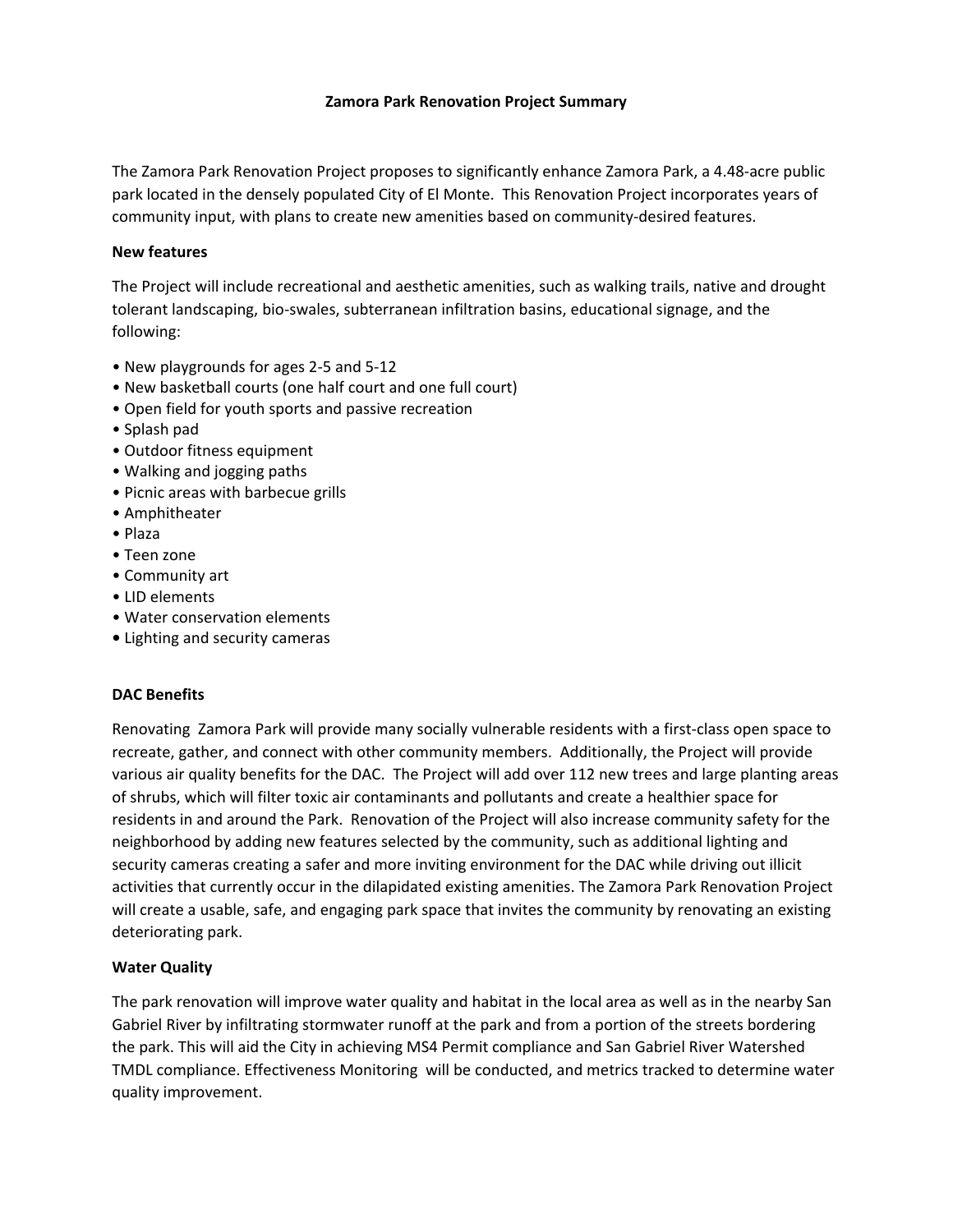## **Water Supply/Water Conservation**

The Project is located above the aquifer of the Main San Gabriel River Basin and should provide some groundwater recharge.

The Project will add about 60,000 square feet of native/drought tolerant shrubs and groundcover planting beds throughout the park as well as permeable pavers at a plaza. Approximately 112 new trees (minimum) will also provide canopy cover during storms and shade during summer months. Passive stormwater infiltration will be achieved through bioswales and subterranean infiltration basins.

The Project will install a water‐efficient irrigation system that utilizes rain sensors, soil moisture meters, and tree bubblers. Drip line irrigation will be installed where possible to reduce evapotranspiration while the system is in use. Landscaped areas are expected to be established after three years' time at which point the City could discontinue watering in those landscape zones.

## **Nature‐Based Solutions and benefits**

Drought efficient landscaping, pervious walkways and surfaces, bioswales, and subterranean infiltration basins will mimic natural processes to slow, capture, and infiltrate stormwater and also enhance and restore the park's green space and usable open space. Renovation will include invasive plant removal and native plant propagation. All proposed plant material and trees will be drought tolerant, non‐ invasive, and/or native, and will be selected and sited to minimize the need for and use of toxic pesticides and inorganic fertilizers. The Project will remove and replace approximately 1.4 acres of turf with native plants that require little to no irrigation once established and provide habitat for insects, birds, and other small animals. The Project will plant approximately 112 new trees, resulting in a more than 300% increase to the existing tree canopy and a reduction in heat island effects.

### **Community Investment Benefits/Recreation**

Other nature‐based solutions and benefits at the park will include a looped DG walking path, nearly a mile long, that will wind around the park's perimeter, passing through areas of native plantings and fitness equipment areas, with smaller paths leading into the heart of the park. This will be a natural route for joggers and walkers. The residents of the adjacent senior housing complex in particular have expressed the desire for walking paths and nature trails in the park to promote exercise. Much of the existing park is currently comprised of turf areas. These are used for informal or youth pick‐up sports games. This has been an important use that the community would like to see remain after the renovation. A new great lawn with drought tolerant turf and a subterranean infiltration basin will be created so the park can continue to provide unprogrammed space for informal sports, games, and passive recreation for youth, seniors, and families.

# **Outreach/Engagement /Local Support**

The City and The Trust for Public Land (TPL) have conducted extensive community engagement including at least eleven meetings and workshops related to the park renovation and will continue to meet with neighborhood residents and stakeholder groups throughout the renovation process. TPL and City staff regularly work with Best Start to present the results of community design workshops or provide Project updates to the community. TPL will continue to host community activities at the Park such as the community mosaic workshop, to create artwork that will be installed in the Park when the renovation is completed. TPL and City staff will continue to work with the Best Start network and other local organizations to sustain meaningful relationships with residents and partners, building on and uniting Park stewards in the community. Community Engagement meetings for this Project started in January